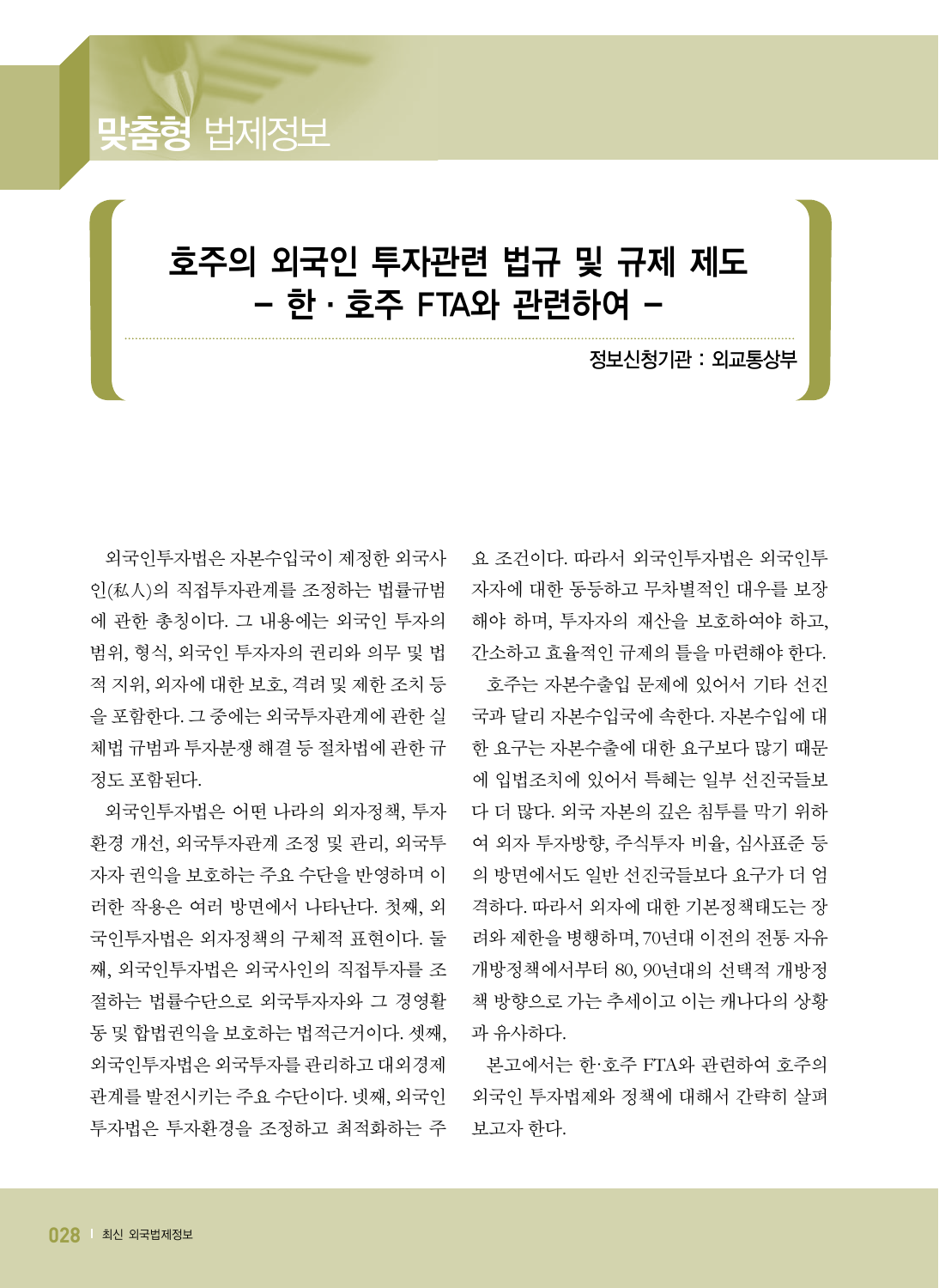### I. 호주의 외국인 투자 법제와 정책

호주는 통일된 외국인투자법이 없고, 외국인 투자는 1975년에 제정된 「외국인 인수 및 경영 권취득에 관한 법률(The Foreign Acquisitions and Takeovers Act 1975, 이하에서는 FATA)」<sup>1)</sup>, 「회사법」, 「외국인 인수 및 경영권취득에 관한 법규(The Foreign Acquisitions and Takeovers Regulations 1975)」<sup>2</sup>) 등 법률과 법규 및 정부의 관련 조치와 정책(Government's foreign investment policy)으로 관리하였다. 3)

호주의 투자관련 법과 제도의 변경은 주로 2002년 이후 발생했고, 주된 변경 원인은 2004 년 미·호주 FTA 체결로 인한 호주의 투자제도 자체의 변화에 있으며, 미국 투자자(US investors)에게 여타 국가 투자자에 비해 특혜를 제공 하는 것이다. 4)

따라서 호주의 외국인투자법제 내용의 특징 은 첫째, 외국인투자 허가의 취득, 둘째, 외국인 투자에 대한 제한, 셋째, 외국인 투자에 대한 특 혜로 요약할 수 있다.

### 1. 호주의 외국인 투자 정책

호주정부의 외국인 투자에 대한 일반적인 정 책은 국가 이익에 부합할 경우 외국인 투자를 적극 장려해 왔다. 그 결과 2004년 호주 통계청 (Australian Bureau of Statistics (ABS))에 따르면 외국인 소유 기업은 전 개별 분야 고용인의 12% 를 고용하였고, 모든 자본 형성의 25%를 차지한 것으로 나타났다. 광산분야에서는 4명 가운데 1명이 외국 소유 사업체에 고용된 것으로 ABS 는 밝혔으며, 2007년 11월 이후, 호주정부는 400 billion 달러의 외국 투자를 승인하였다.<sup>5</sup>

호주정부는 외국인 투자 제안서(proposals)가 국가이익에 반하는가 여부를 안건 별(case by case)로 검토한다. 즉, 엄격한 규정과 완화된 규정 을 경우에 따라 달리 적용하고 탄력적으로 접근 한다. 이와 같은 탄력적 접근은 투자 흐름을 극대 화하고 국가이익을 보호한다는 판단에서이다.

호주 재무부 외국인투자 심의위원회(Foreign Investment Review Board : FIRB)는 외국인 투 자자가 호주 국익은 보호되어야 함을 보증할 수 있도록 할 것이며, 만약 제안서가 호주 국가이 익에 반한다고 판단할 경우에는 승인하지 않을 것이다.

## $\sum$

<sup>1)</sup> FATA는 호주의 사업과 자산(businesses and assets)에 투자하는 외국인 투자가 호주 국가 이익에 반하지 않도록 검토하기 위한 기초를 제공한다. 호주 정부는 더욱 복잡해진 투자 제도의 활용도를 높이고, 외국인투자 검증 시스템을 투명하게 운 용하기 위하여 FATA를 개정하였다(2010.02.12).

<sup>2)</sup> 「The Foreign Acquisitions and Takeovers Regulations 1975」도 일부 내용이 개정되어 2010년 5월 10일부터 발효됨.

<sup>3)</sup> Australia's Trade and Investment Development Agency, "Regulation of foreign investment", www.austrade.gov.au, p.1.

<sup>4)</sup> 채욱, 「한미FTA 이후 한국의 대미통상정책 방향과 과제」, 대외경제정책연구원, 2007.12, pp. 197.

<sup>5)</sup> Treasurer, "Foreign investment policy", www.treasurer.gov.au, June 2010.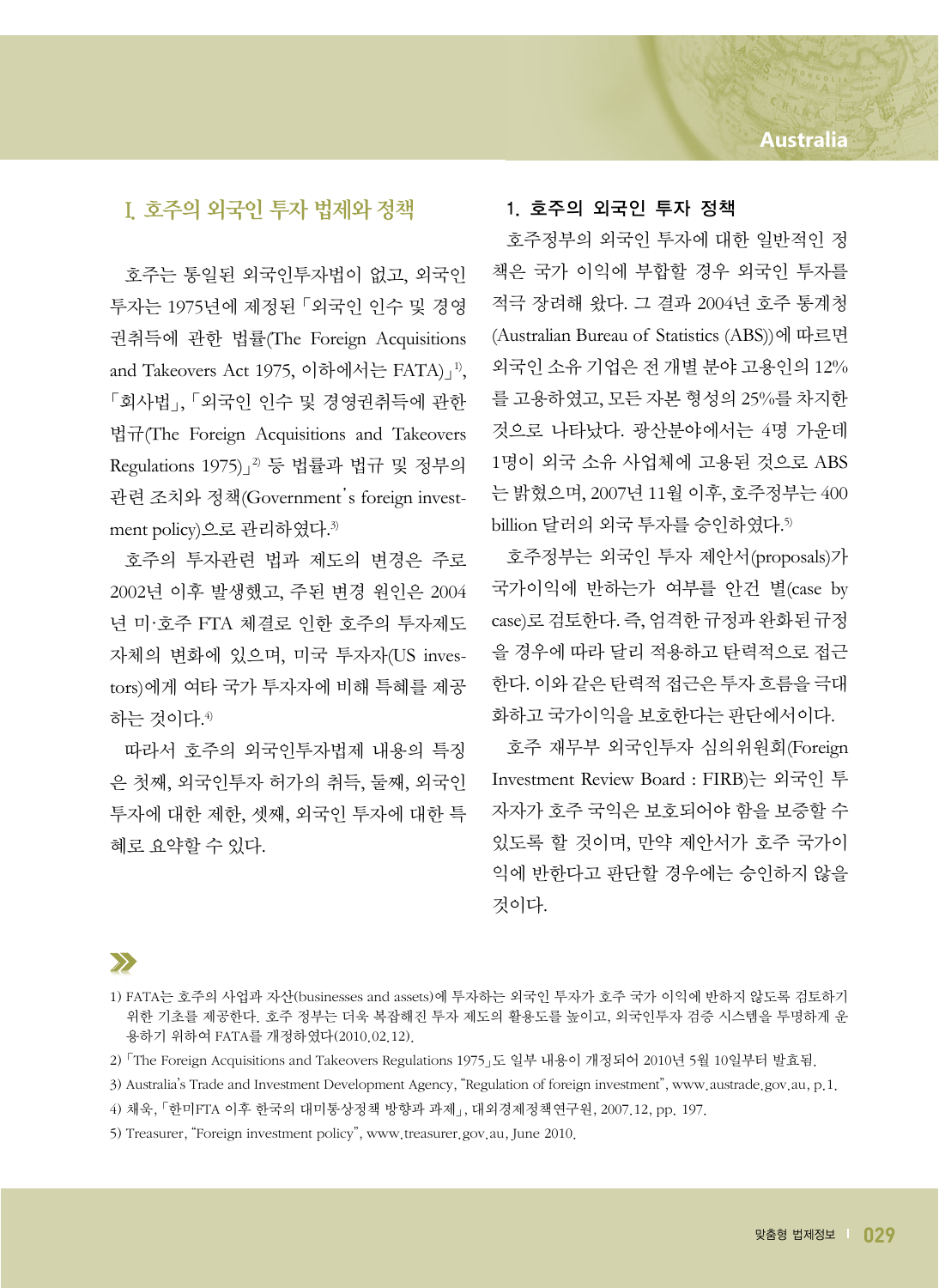# **맞춤형** 법제정보

호주정부는 일부 호주 재산(Australian assets) 의 외국인 소유를 염려하며, 이것은 국가 이익 을 판단함에 있어 정부가 고려해야 할 사항으로 보고 있다. 국가 이익을 판단하는 것은 회사가 주주의 이익을 좀더 적극적으로 반영하고, 투자 와 판매에 대한 결정이 시장 동력이 되도록 하 는 호주 시장 기반 체제의 중요성을 인지하기 때 문이다.

### 2. 호주의 외국인투자 심사 체계

FATA는 호주의 외국인투자 심사제도의 법적 근거이다. FATA는 재무부 장관 혹은 재무부 차 관이 투자제안서를 심사하여 호주의 국가이익에 반하는지 여부를 판단한다고 규정하고 있다. 6)

재무부 장관은 국가이익에 반하는 제안서를 차단할 수 있고, 혹은 제안서가 국가이익에 반하 지 않도록 확신하는 방향으로 제안을 신청할 수 있다. 이러한 결정을 내릴 때에 재무부 장관은 재무부 외국인투자 심의위원회(Foreign Investment Review Board : FIRB)의 조언에 근거한다.

호주의 외국인투자 정책은 외국투자자가 FATA 시행에 대한 정부 의도의 이해를 보완해 준다. 뿐만 아니라 비록 FATA가 적용하지 않은 것일지라도 정부에 신고되어야 할 필요가 있는 많은 투자 제안서도 구별한다.

#### 1) 외국인투자 신청자

호주의 외국인투자 비준기관은 재무부(The Federal Treasurer)이며, 재무부에서는 투자정책 의 수립, 결정, 투자를 승인한다. 투자자는 반드 시 FIRB에 서면으로 신청해야 한다.

### (1) 외국 정부와 관련 독립체(entities)

모든 외국 정부와 관련 독립체"는 투자의 가 치와 상관없이 호주에 직접 투자를 하기 전, 호 주정부에 신고해야 하고, 사전 허가를 받아야 한 다. 또한 외국 정부와 관련 업체는 새로운 사업 을 시작하거나 호주의 도시 토지(urban land)에 서 이익을 취득하기 위해서는 정부에 신고하여 사전 허가(prior approval)를 받을 필요가 있다.

### ① 강제 보고

개정 FATA 제26장 강제 보고(compulsory notification)에 근거하면 외국인 투자자는 다음 과 같은 경우에 해당할 경우 보고해야 한다. 첫 째, 외국회사가 호주에 지배적 지분(substantial interest) 혹은 누적 지배적 지분(aggregate substantial interest)을 보유하는 경우, 둘째, 신탁재 산의 수탁자가 지배적 지분 내지는 누적 지배적 지분을 보유하는 경우이다. 8)

 $\sum$ 

<sup>6)</sup> 본 내용은 2010년 2월 12일 개정된 「The Foreign Acquisitions and Takeovers Act 1975」의 내용을 중심으로 분석한다.

<sup>7)</sup> Foreign governments and their related entities include: a body politic of a foreign country; companies or other entities in which foreign governments, their agencies or related entities have more than a 15 per cent interest; or companies or entities that are otherwise controlled by foreign governments, their agencies or related entities.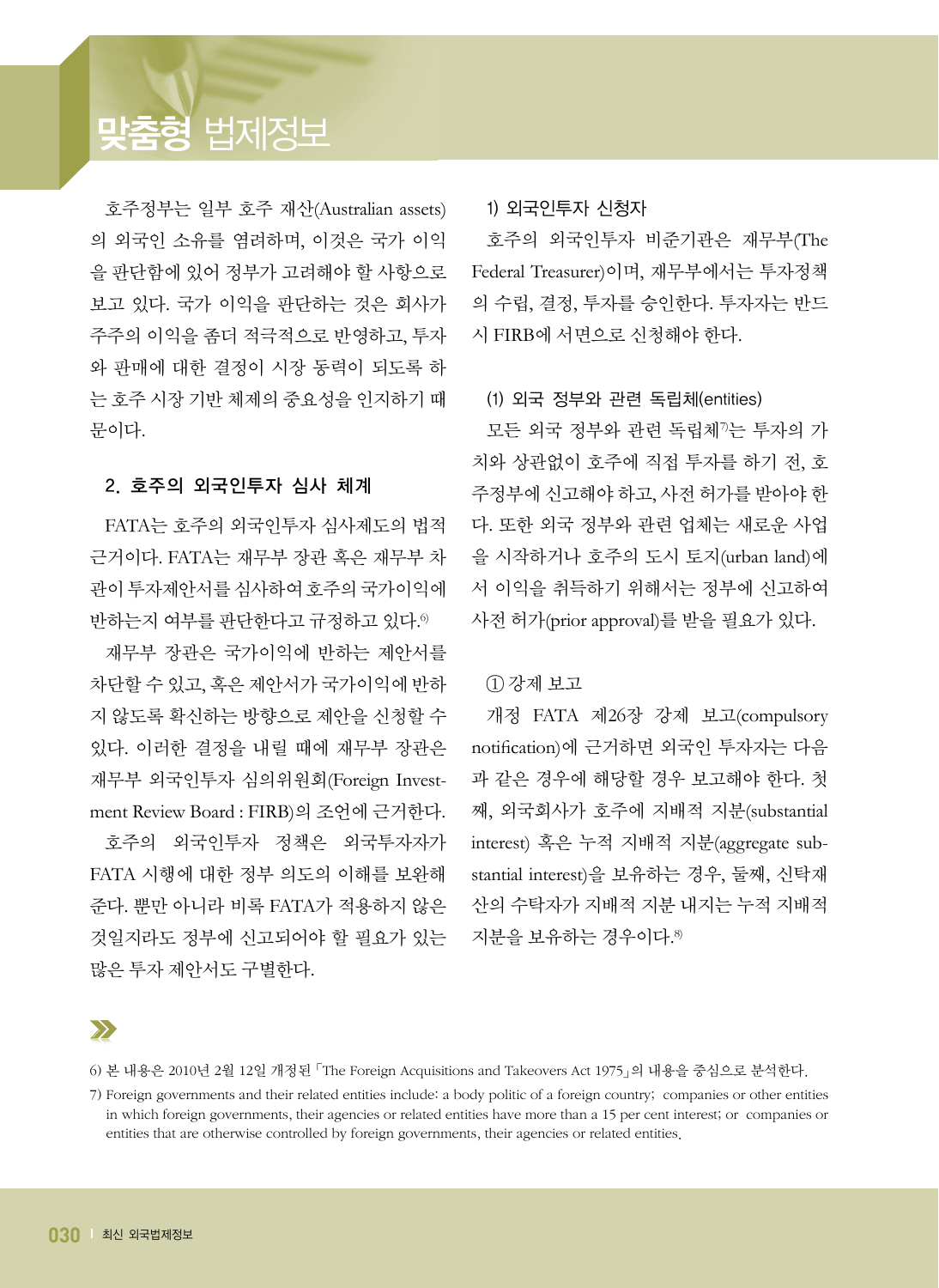### **Australia**

② 지배적 지분 혹은 누적 지배적 지분

지배적 지분은 한 사람의 외국인(그리고 관 계인)이 회사, 사업 혹은 신탁(trust)의 소유권의 의 가치가 있는 호주 사업이나 회사에서 15% 혹 15% 이상을 소유하는 것이고," 누적 지배적 지 \_ 은 그 이상의 지분을 취득하고자 할 때에는 정부 분은 몇몇 외국인(그리고 관계인)이 회사, 사업 에 신고해야 한다. 또한 외국회사의 호주 자회 혹은 신탁의 소유권을 모두 합하여 40% 혹은 그 사 혹은 총자산이 2억 3,100만 달러 이상의 가치 이상을 소유할 때 발생한다. $^{10}$ 

(2) 개인 소유의 외국투자자-기업인수 외국인(foreigners) 11) 은 2억 3,100만 달러 이상 가 있는 외국회사의 지분을 취득하고자 할 때에 도 정부에 신고할 필요가 있다. 단 미국 투자자 는 예외이다. FATA는 미국 투자자들의 금융영

# $\sum$

8) 26A Compulsory notification of certain section 21A transactions

- (1) In this section, person to whom this section applies means:
- (a) a natural person not ordinarily resident in Australia;
- (b) a corporation in which a natural person not ordinarily resident in Australia or a foreign corporation holds a substantial interest;
- (c) a corporation in which 2 or more persons, each of whom is a natural person not ordinarily resident in Australia or a foreign corporation hold an aggregate substantial interest;
- (d) the trustee of a trust estate in which a natural person not ordinarily resident in Australia or a foreign corporation holds a substantial interest; or
- (e) the trustee of a trust estate in which 2 or more persons, each of whom is either a natural person not ordinarily resident in Australia or a foreign corporation, hold an aggregate substantial interest.
- 9) 9 Substantial and controlling interests in corporations
	- (1) For the purposes of this Act, a person is taken to hold a substantial interest in a corporation if the person, alone or together with any associate or associates of the person:
	- (a) is in a position to control not less than 15% of the voting power in the corporation; or
	- (b) is in a position to control not less than 15% of the potential voting power in the corporation; or
	- (c) holds interests in not less than 15% of the issued shares in the corporation; or
	- (d) would hold interests in not less than 15% of the issued shares in the corporation, if shares in the corporation were issued as the result of the exercise of all rights of a kind mentioned in subsection 11(2A).
- 10) (1A) For the purposes of this Act, 2 or more persons are taken to hold an aggregate substantial interest in a corporation if they, together with any associate or associates of any of them:
	- (a) are in a position to control not less than 40% of the voting power in the corporation; or
	- (b) are in a position to control not less than 40% of the potential voting power in the corporation; or
	- (c) hold interests in not less than 40% of the issued shares in the corporation; or
	- (d) would hold interests in not less than 40% of the issued shares in the corporation, if shares in the corporation were issued as the result of the exercise of all rights of a kind mentioned in subsection 11(2A).
- 11) 외국인에는 (1) 호주에 거주하지 않는 자연인(a natural person)과 (2) 비(非) 장기 호주 거주(일 년에 200일) 자연인이 설 립한 회사 혹은 외국회사가 그 지배적 지분(substantial interest)을 갖는 회사를 포함한다.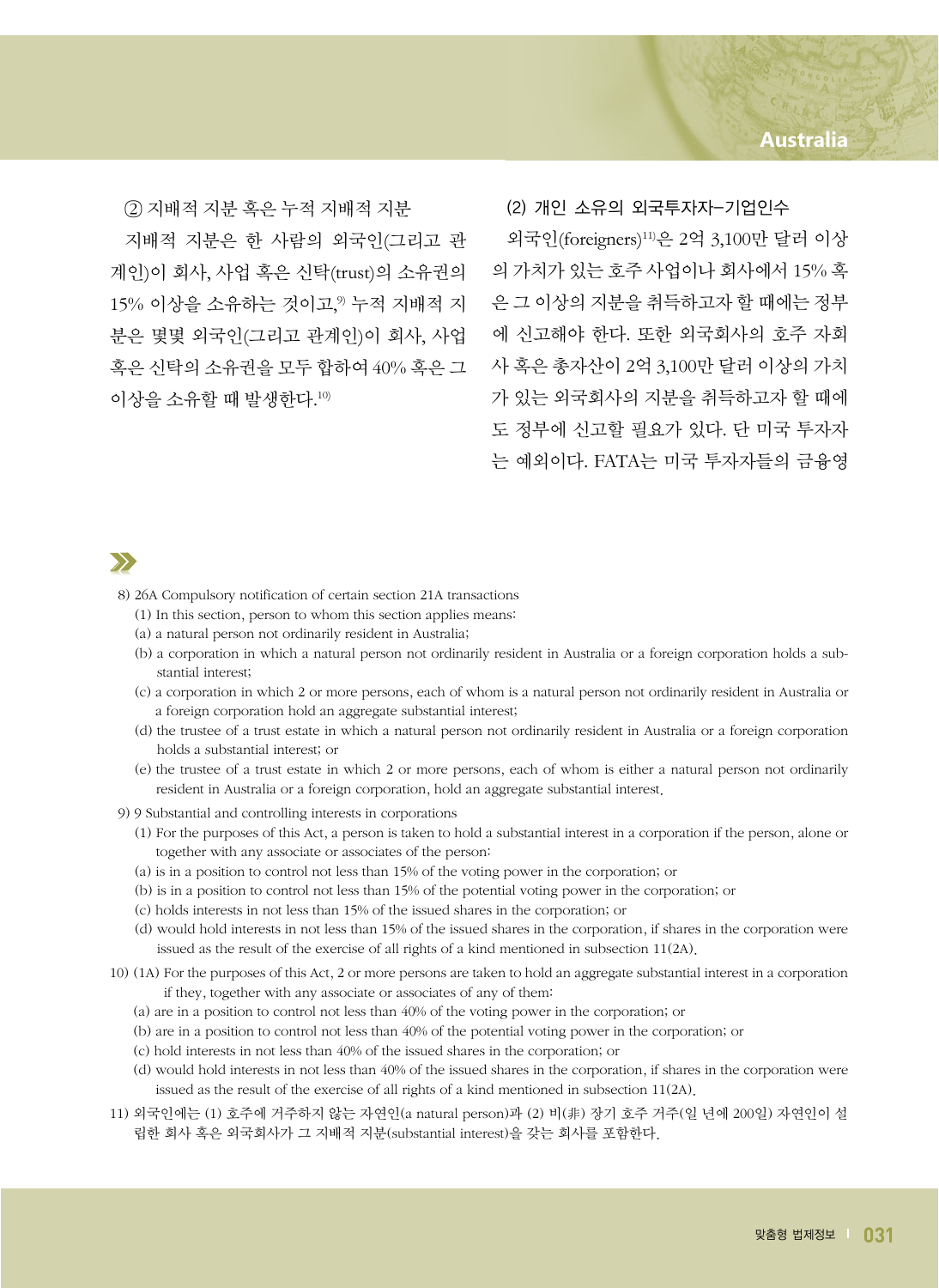# **맞춤형** 법제정보

역 회사에의 투자에는 적용되지 않는다. 12)

미국 투자자를 비롯한 모든 외국인은 투자의 가치와 상관없이 방송업 분야에서 5% 내지는 그 이상의 투자를 할 때에는 정부에 신고하여 사 전승인을 받아야만 한다. 외국인은 호주의 개별 법률이 다른 요구사항을 규정하고, 혹은 다음과 같은 경우에는 외국 투자에 대해 제한을 가한다 는 것을 알아야 한다.

- ① 은행업에서의외국인투자는1959년에제정 된 은행법(Banking Act 1959), 1998년 제정 된 금융법(Financial Sector (Shareholdings) Act 1998)과 은행 정책에 부합해야 한다.
- ② 콴타스(Qantas)를 포함한 호주 국제 항공에 총 외국인 지분은 49%로 제한한다.
- ③ 항공법(Airports Act 1996)은 연방정부가 판매하는 공항의 외국인 소유를 49%로 제 한한다. 항공사 소유는 5%로 제한하고, 시 드니공항(Sydney West 포함)과 멜본, 브리 스베인, 퍼스 공항 간의 교차 소유를 제한 한다.
- ④ 선박등록법(ShippingRegistrationAct 1981) 은 선박이 호주에 등록된다면 호주인 소유 가 과반수가 되길 요구한다.

⑤ 국영통신회사인 텔스트라(Telstra)의 누적 외국인 소유는 주식(privatised equity)의 35%로 제한하며 외국인 개별투자자는 5% 까지로 제한한다.

### (3) 개인소유 외국인투자자-부동산

외국인은 일부 부동산에서 이익(interest)을 취 득하고자 할 때에는 정부에 신고하여 사전 허가 를 받아야 한다. "이익"이란 부동산 매입, 리스 에 대한 권리를 취득하거나 혹은 리스 체결에 대 한 내용을 동의, 재정 내지는 이익분배에 관한 조정을 포함한다.

가치와 상관없이 외국인은 일반적으로 주택 지, 비어 있는 토지에서 이익을 취하거나 혹은 도시 토지 회사나 신탁 재산에서의 지분을 사고 자 할 경우에는 정부에 신고해야 한다.

외국인은 또한 5천만 달러 혹은 그 이상의 값 어치가 있는 개발 상업 부동산의 이익을 갖고자 한다면 신고할 필요가 있다. 하지만 부동산이 국 가나 사회의 유산 목록이 없다면 5백만 달러를 적용한다. 개발 상업 부동산에 대한 규정은 미국 투자자들에게는 예외이다.

 $\sum$ 

<sup>12)</sup> On 22 September 2009, the Government made changes to Australia's foreign investment screening framework. It replaced the four lowest thresholds for private business investment (\$100 million, \$110 million, \$200 million and \$219 million) with a single threshold of 15 per cent in a business worth \$219 million. The Government committed to index this threshold annually. As such, it was increased to \$231 million on 1 January 2010. The Government also abolished the requirement that private investors notify proposals to establish a new business in Australia valued above \$10 million.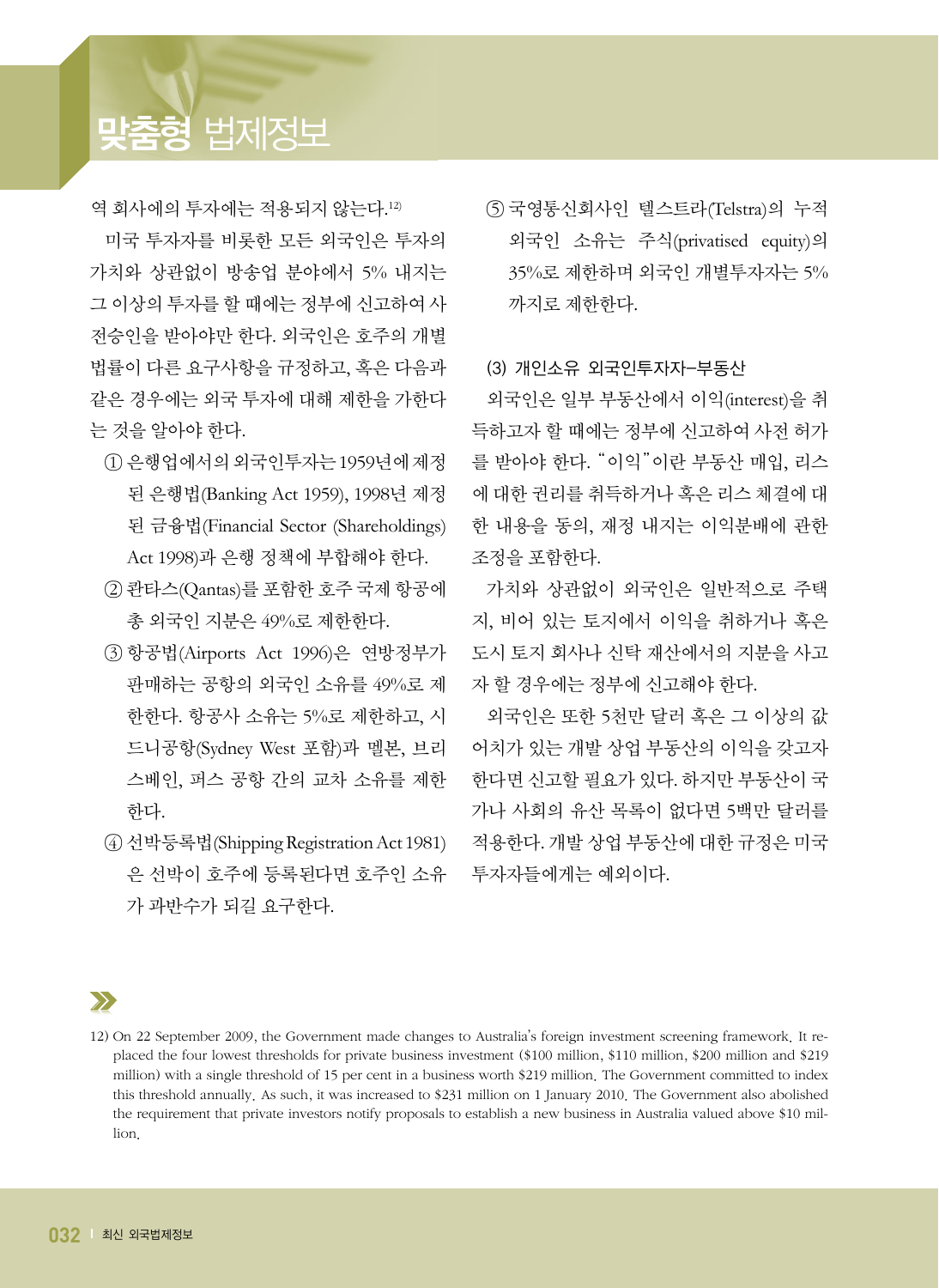2) 외국인투자 허가절차

(1) 신청 시기

신청서는 어떠한 거래 전에 미리 제출되거나, 구매 계약이 외국인 투자 승인에 대해 가정적 (conditional)이어야 한다. 거래는 정부가 심사결 과를 언급할 때까지 진행되어서는 안 되며, 정부 는 잠재적 투자자가 제안서의 시기적절한 고려 를 허락하도록 주요 제안서에 대한 신청서를 제 안하기에 앞서 FIRB에 협조하도록 장려한다. 정 부는 제안서를 은밀하게 다룬다.

신청서가 충분히 상세할 경우에는 FATA에 근 거하여 제안서로 승인된다. 신청서에는 당사자 에 대해서 제안된 투자(투자의 성격, 인수 방법, 투자 가치, 일정과 투자의 공공화 여부), 투자자 의 의도(즉각적이고 지속적) 그리고 그 제안된 투자가 국가이익에 어떤 영향을 끼칠 것인가에 대한 내용이 포함되어야 한다.

신청서는 적절한 법적 통지(비록 외국인 투자 정책 하에서 만들어진 신청서여서 법적 양식이 없다고 할지라도)를 포함해야 한다. 12개월 내에 실질적으로 완정되어야 하는 이익을 얻기 위한 신청서는 접수되지 않는다.

#### (2) 국가이익 판단

정부는 투자가 국가이익에 반하지 않는다는 것을 확신해야 한다. 투자가 국가이익에 반한다 면 정부가 개입할 수 있으며 그러나 이는 드물 게 발생한다. 무엇이 국가이익에 반하는가는 엄 한 규칙(hard and fast rules)으로 답해질 수 없다. 그렇게 하려고 하는 의도가 유익한 투자를 막을 수 있고, 이는 호주의 외국인 투자 제도와 정책 의 의도가 아니기 때문이다. 호주의 사안별 접근 은 투자 흐름을 극대화 할 수 있음과 동시에 호 주의 국가이익을 보호할 수 있다.

### (3) 결정기간

FATA에 근거하여 재무장관(Treasurer)이 신 청서를 심사하고 결정하기까지 30일이 걸린다. 하지만 재무부는 중간 조치(interim orders) 13) 를 공개함으로써 이 기간을 90일로 더 연장할 수 있다.

중간 조치는 제안서가 매우 난해하거나 정보 가 불충분할 경우에 내려진다. 재무부의 결정은 10일 내에 통지될 것이고 그 결정에 이의가 없 다면 제안서는 진행되거나, 조건이 부가되어 충 족될 필요가 있거나, 혹은 제안이 거절될 수가 있다.

## $\sum$

13) 22 Interim orders

- (1) For the purpose of enabling due consideration to be given to the question whether an order should be made under subsection 18(2), 19(2), 20(2), 21(2) or 21A(2), the Treasurer may make an order of the kind that he or she would be empowered to make under that subsection if it were applicable.
- (2) An order made under this section has effect for such period, not exceeding 90 days after the coming into operation of the order, as is specified in the order.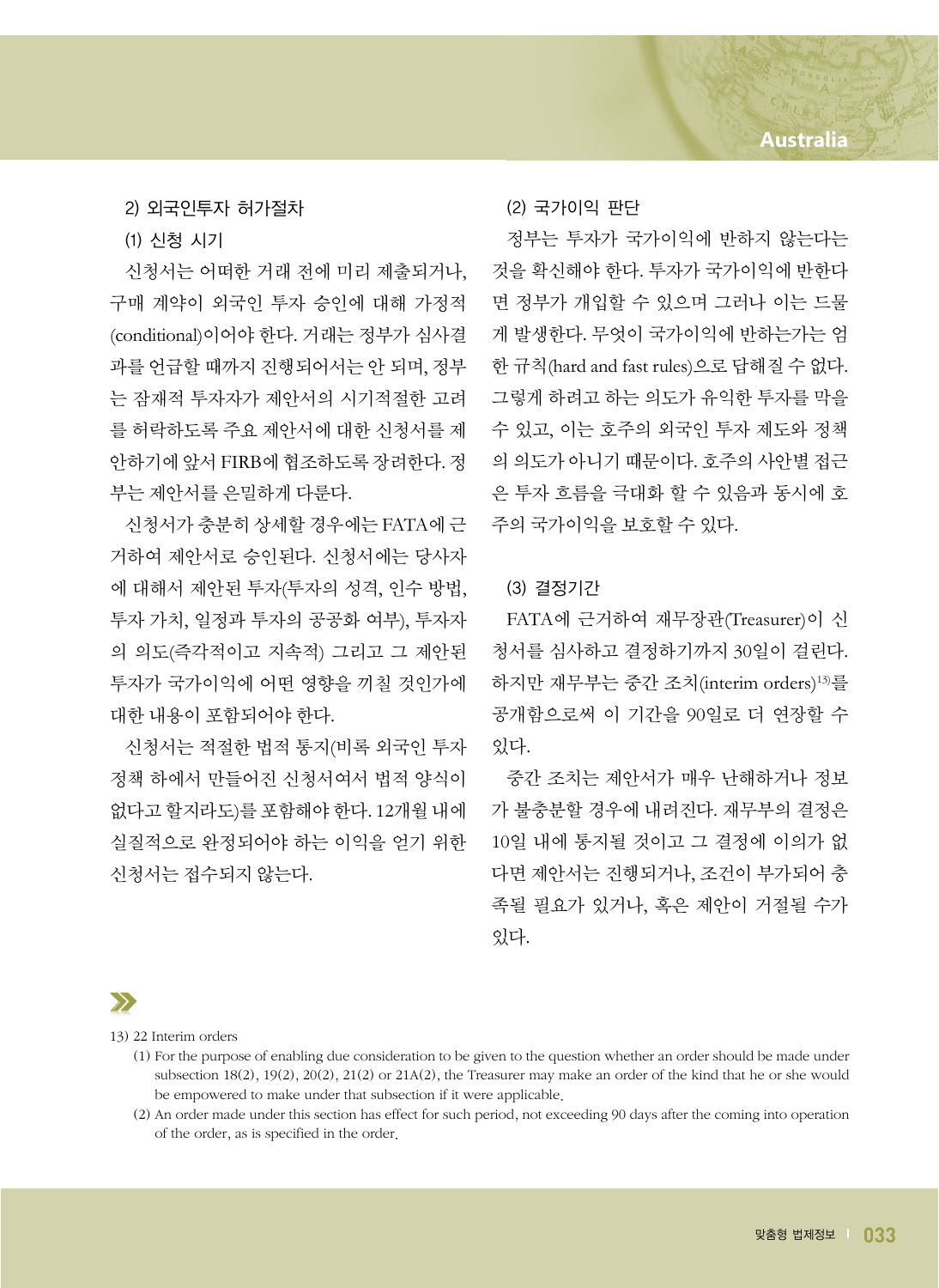# **맞춤형** 법제정보

재무부의 이의가 없을 경우에는 이메일이나 편지로 재무부를 대신하여 FIRB가 통지할 것 이다. 외국인 투자 정책으로만 근거하여 접수된 신청서에는 시간제한이 없다. 하지만 정부는 가 능하다면 30일 내에 이들 제안서를 고려하고자 한다.

#### (4) 비밀보장 및 사생활보호

정부는 제안서를 정부 부처와 기관에서 협의 목적(consultation purposes)으로 제공한다. 하지 만 정부는 적절한 안보가 제공되어야 한다고 확 신하는 어떠한 '상업 비밀'정보도 존중한다. 정 부는 투자자의 허락이 있거나 법원에서 명령이 있는 경우를 제외하고는 제안서를 정부 외부의 제 3자에게 제공하지 않는다. 정부는 또한 사생 활보호법(Privacy Act 1988)과 정보자유법(Freedom of Information Act 1982)의 요구에 따라 신청자에 의해 제공된 개인 정보의 사생활 보호 를 존중한다.

## II. FTA와 호주 외국인투자법제

미·호주 FTA 체결 이후 호주 외국인투자제도 의 경우 기존의 제도에 비해 여러 가지 변화가 발 생하였다. 전반적으로 호주는 저(低)규제정책을 지향하며 무역투자 자유화를 양자간 및 다자간 영역에서 적극적으로 시행하여 왔다. 미국과의 FTA를 통해 새롭게 추진해야 하는 규제완화의 영역이 많지는 않으며, 다만 미국으로부터의 투 자를 촉진하기 위해 서비스 투자 분야에서 제도 개혁이 수반되었고, 정부조달, 지재권, 의료제도 등에서 일부 제도의 변화가 발생하였다. 투자챕 터의 경우 국제중재절차(Investor-State Dispute Settlement Process: ISD)를 받아들이지 않아 투 자분쟁관련 제도의 변화가 미미하였다. 14)

FTA 체결 결과 미국 투자자에게 유보된 민감 산업은 미디어, 통신, 운송, 국방, 군사적 전용이 가능한 재화 및 기술, 암호 및 보안 관련 기술, 우 라늄 채취, 핵시설 운영 부문이다. 호주 금융법 (Financial Sector Act 1998)에 따른 미국 투자자 의 호주 금융기관 인수는 FATA에 의한 심의를 받지 않도록 미국인 투자자에 대한 투자제한이 완화되었다. 2006년 7월 13일 호주 정부는 외국 인의 호주 미디어 소유제한 제도도 개정될 것임 을 밝히면서, 현재 미디어와 신문에만 별도로 적 용되는 소유제한 제도는 향후 폐지될 것임을 발 표하였다. 그러나 언론에 대한 외국인 투자제한 제도는 규모와 관계없이 민감한 영역으로 호주 재무부의 사전 허가를 계속 적용받게 된다.

아울러 미·호주 FTA로 인해 비(非)민감 부문 에 대한 외국인투자 사전신고 및 투자거부를 위

14) 채욱(2007), pp. 197-198.

 $\sum$